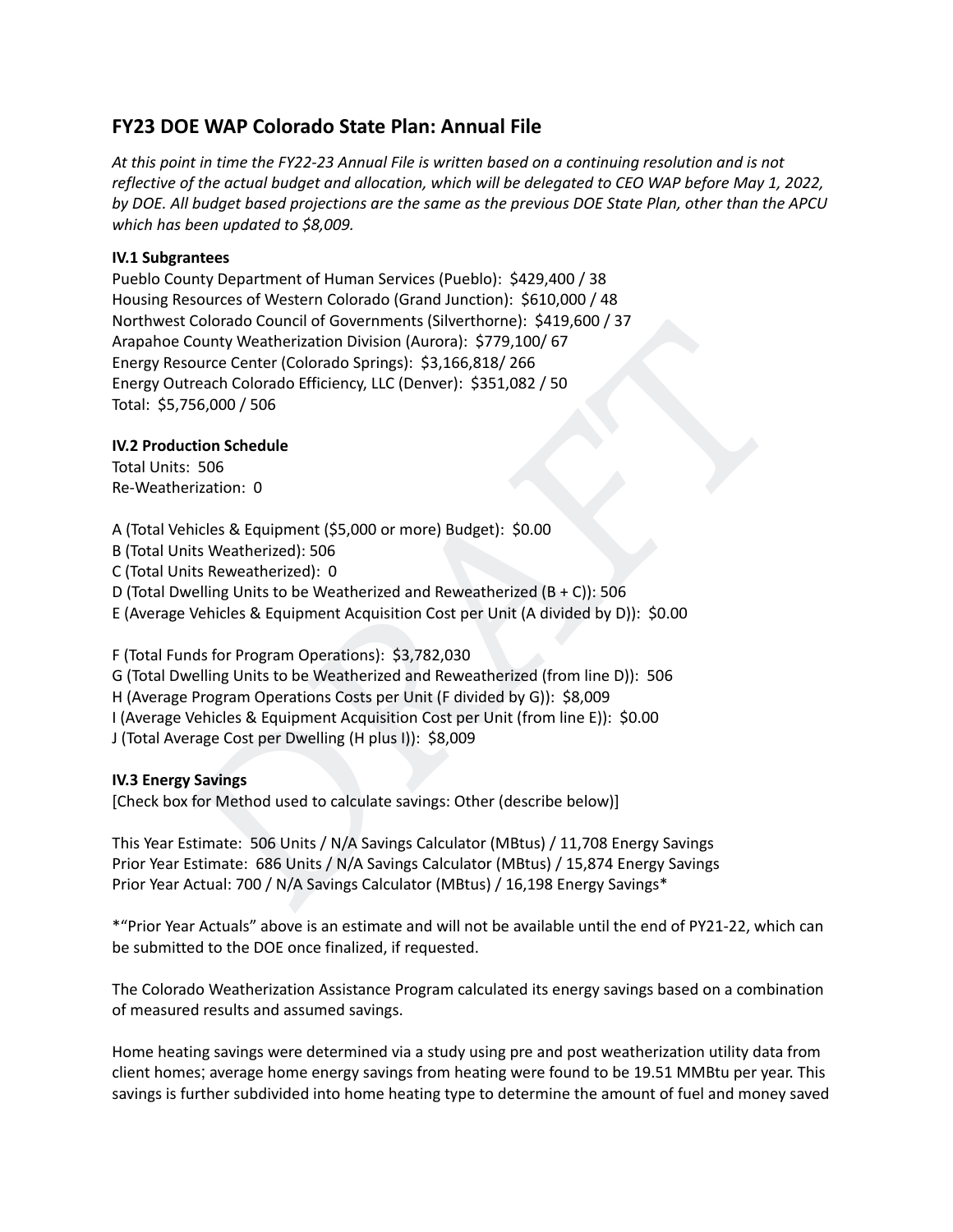for heating with natural gas, electricity, propane, and other fuel sources. Additionally, non-heating electric savings were estimated based on LED, refrigerator, and air conditioning energy savings. Total non-heating electric energy savings were determined to be 3.30 MMBtu per year.

The combination of multi-fuel heating energy savings and non-heating electricity savings were combined to determine an average annual energy savings of 22.83 MMBtu per home per year. This yields an average cost savings of \$329.87 per year. For the 506 homes that will be weatherized using DOE funds, the total annual energy savings are 11,708 MMBtu yielding a cost savings of \$166,914 per year.

## **IV.4 DOE-Funded Leveraging Activities**

uncular correction of leveraging funds activities will take place in Program Year 22-23 at the subgrantee<br>mentation of leveraging funds activities will take place in Program Year 22-23 at the subgrantee<br>iil not be reported The implementation of leveraging funds activities will take place in Program Year 22-23 at the subgrantee level. If any DOE funds are used for direct costs on a job, that job will be reported as a DOE completed unit and will not be reported under any additional funders. At this time, leveraging activities may be used for the following measures:

- 1. Energy Audit
- 2. Final Inspection
- 3. Health & Safety Costs
- 4. Measure Installation
- 5. HVAC system installation

## **IV.5 Policy Advisory Council**

[Check box if an existing state council or commission serves in this category and add name below]

Name: The Colorado Commission on Low-Income Energy Assistance Type: Unit of State Government Contact Name: Theresa Kullen Phone: (303)861-0337 Email: Theresa.Kullen@state.co.us

## **IV.6 Hearings and Transcripts**

Date Held: 4/13/2022 Newspapers that published the hearings and the dates the notice ran: Denver Post on 4/1/2022

## **IV.7 Miscellaneous**

Business Officer: Ryan Harry, ryan.harry@state.co.us, (**303)866-2262 or (720)460-7339**

Principal Investigator: Stephanie Insinna-Sahondo, stephanie.insinna-sahondo@state.co.us, (**303)866-4663 or (720)384-4220**

IT: CEO WAP utilizes a GoogleSite and a Salesforce database to meet the needs of the CEO WAP network for sharing information, data collection, reporting, and evaluation measurement and verification. Salesforce is used for quality assurance inspection and utility rebate contributions processes, as well as, tracking of production targets by month and county, and general reporting needs.

Grantee Workforce Needs: (what exists + plan for the future in FTE) Management: 4 (Ryan Harry, Stephanie Insinna-Sahondo, Andy Cordova, Randi Nusser) Quality Assurance: 2 (Jacob Wolff, Zac Stewart 0.5, new 0.5)